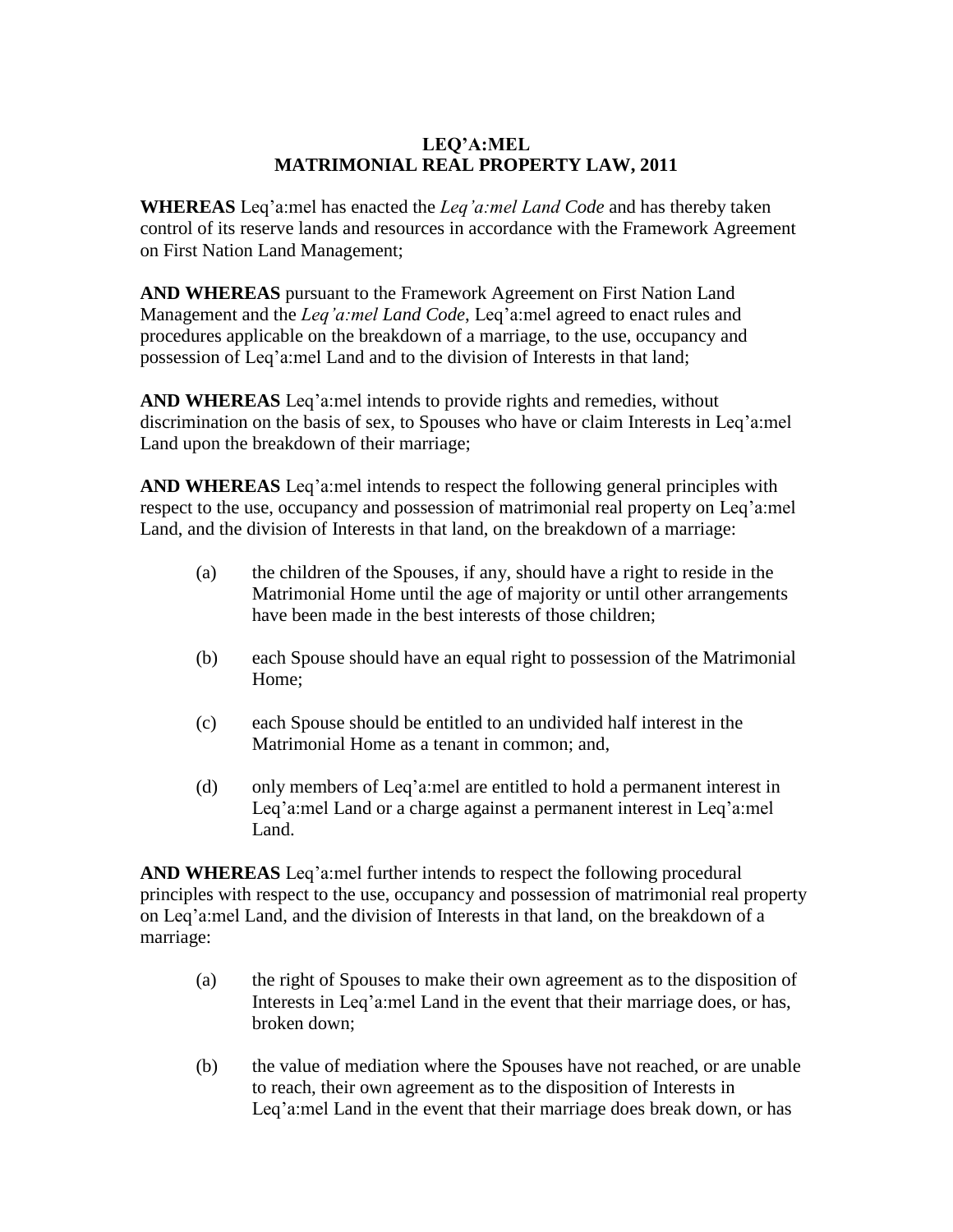broken down; and

(c) the right of the Spouses to have access to a court of competent jurisdiction to deal with all of their property rights, entitlements and obligations on the breakdown of their marriage, subject to Leq'a:mel law where their property includes an Interest in Leq'a:mel Land.

#### **NOW THEREFORE this** *Leq'a:mel Matrimonial Real Property Law* **is hereby enacted as a Law of the Leq'a:mel.**

## **PART 1 APPLICATION**

- 1. This Law may be cited as the *Leq'a:mel Matrimonial Real Property Law, 2011.*
- 2. This Law applies only to Interests in, or claimed pursuant to this Law in, Leq'a:mel Land as defined in the *Leq'a:mel Land Code*.
- 3. Subject to its terms, this Law will not be construed as limiting or precluding any right or remedy otherwise available to persons who are or may be affected by it pursuant to any other law applicable on the breakdown of a marriage with respect to any property other than interests in Leq'a:mel Land, or other entitlements or obligations of Spouses.
- 4. Unless stated otherwise, definitions in the *Leq'a:mel Land Code* will apply. For the purposes of this Law, the following definitions will apply:
	- a. "Child" means a child born in or out of wedlock, a legally adopted child or a child adopted in accordance with Leq'a:mel custom;
	- b. "Common-law Marriage" means two persons not married to each other, who have lived together as Spouses for a period of not less than one year;
	- c. "Council" means the Chief and Councillors of the Leq'a:mel or any successor elected government of the Leq'a:mel;
	- d. "Interspousal Contract" means:
		- i. a marriage contract entered into between Spouses who are married to each other, or intend to marry, made in writing, signed by the parties and witnessed, in which they agree on their respective rights and obligations under the marriage or on separation, with respect to the possession or division of an Interest in Leq'a:mel Land; or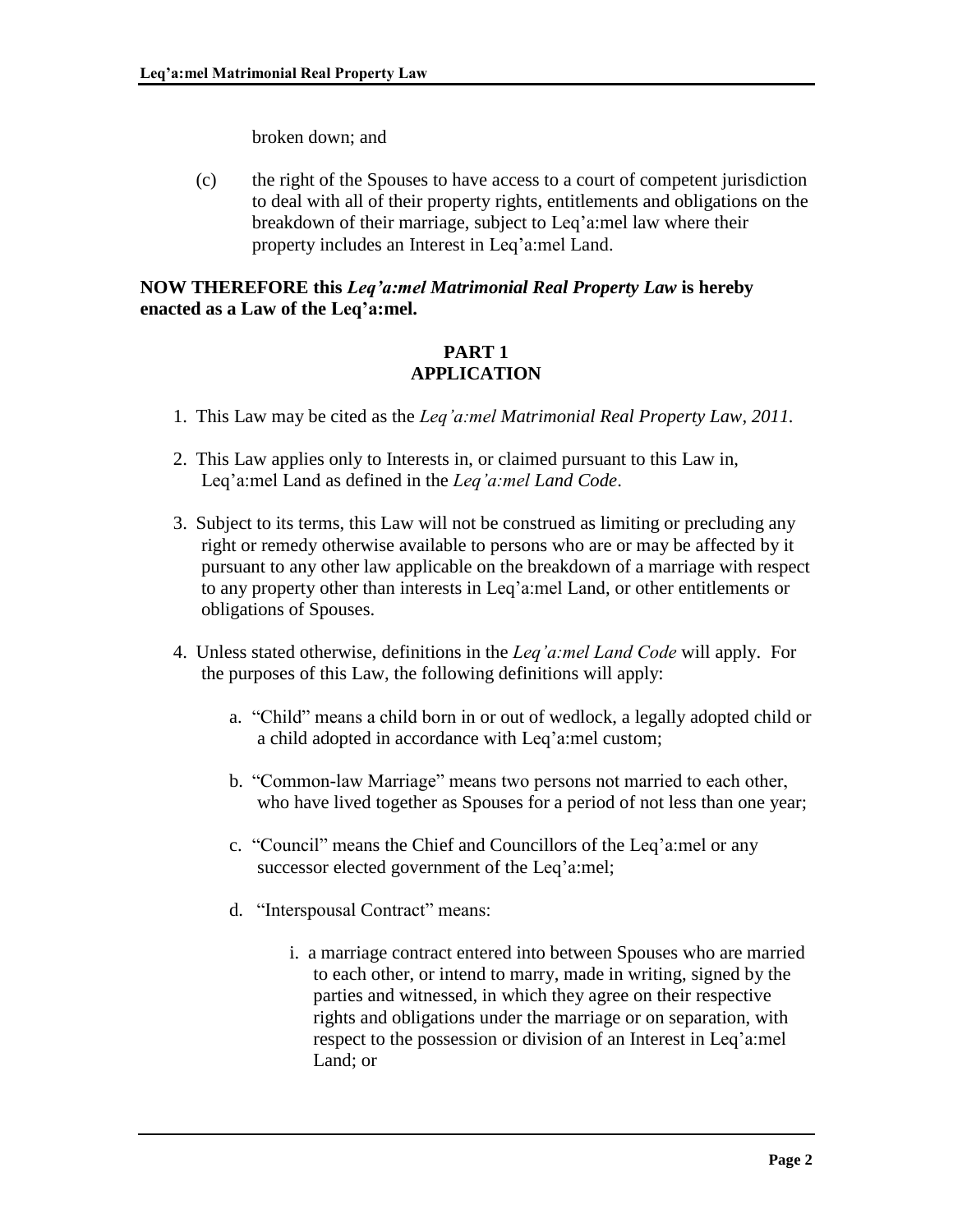- ii. a separation agreement entered into between Spouses who are married to each other and are living separate and apart, made in writing, signed by the parties and witnessed, in which they agree on their respective rights and obligations under the marriage or on separation, with respect to the possession or division of an Interest in Leq'a:mel Land;
- e. "Interest" includes any legal or equitable interest held in possession by either Spouse, or both Spouses, in Leq'a:mel Land;
- f. "Lands Office" means the Leq'a:mel Lands Office established under Part 3 of the *Leq'a:mel Land Code*;
- g. "Matrimonial Home" means an Interest in Leq'a:mel Land that is, or, if the Spouses have separated, was at the time of separation, occupied by one or both Spouses as the family home or that is mutually intended by the Spouses to be occupied by one or both of them as the family home;
- h. "Member" means a person whose name appears on the Leq'a:mel Band Membership List; and,
- i. "Spouse" means a person who:
	- i. is married to another person, whether by a traditional, religious or civil ceremony, and includes a Spouse by Common-law Marriage; or,
	- ii. has entered into a marriage that is voidable or void, in good faith on the part of a person relying on this clause to assert any right under this Law.
- 5. This Law does not apply to an Interest in Leq'a:mel Land held by either Spouse, or both Spouses, where neither Spouse is a Member.
- 6. For greater certainty, the definitions of Spouse and references to marriage in this law include:
	- a. Spouses of the same gender;
	- b. relationships entered into before this Law takes effect; and,
	- c. former Spouses:
		- i. for the purposes of enforcing rights or obligations under a court order or domestic contract as defined in this Law; or,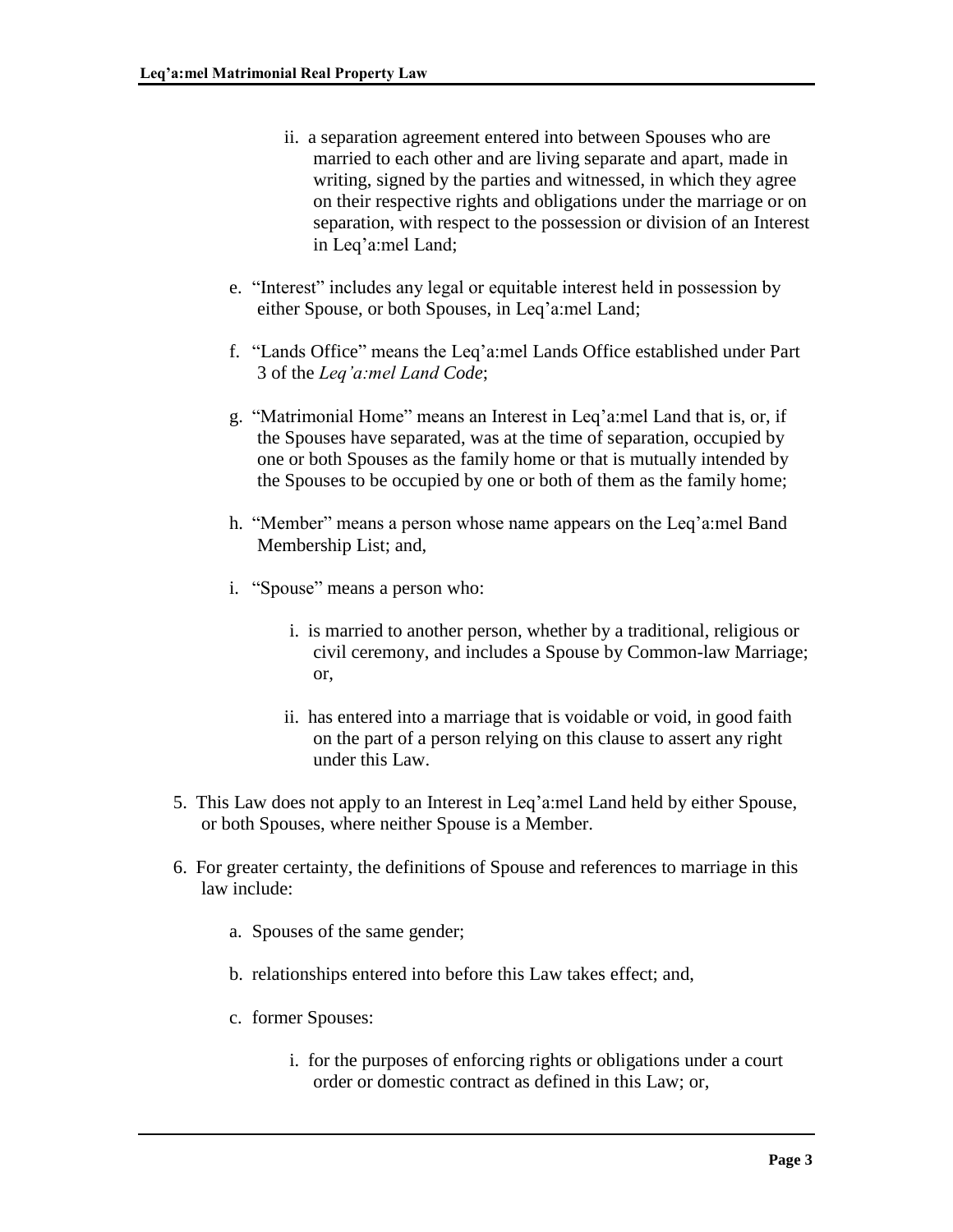- ii. for asserting rights or obligations under this Law, so long as an application by a former Spouse is commenced within one year of divorce of the Spouses.
- 7. For greater certainty, a Spouse does not have an election, on the death of the other Spouse, to claim, take or pursue an Interest in Leq'a:mel Land held by the other Spouse under this Law, and his or her Interest will be determined by the will or administration of the estate of the other Spouse.

# **PART 2 INTERSPOUSAL CONTRACTS**

- 8. It is the intention of this Law to respect the agreement of the parties to a marriage as to the use, possession, occupancy, or disposition of an Interest in Leq'a:mel Land, including an Interest that is a Matrimonial Home.
- 9. Subject to this Part, a provision in an Interspousal Contract that reflects the agreement of the parties with respect to an Interest in Leq'a:mel Land, including an Interest that is a Matrimonial Home, is valid, binding and enforceable.
- 10. Notwithstanding section 9, a provision in an Interspousal Contract that would give, award, acknowledge or create an Interest in Leq'a:mel Land greater than a life estate to occupy or possess an interest in Leq'a:mel Land, in favour of a Spouse who is not a Member, is void.
- 11. In applying section 9, a valid life estate to possess or occupy an Interest will be measured by the life of the person intended to enjoy it.
- 12. Subject to this law, a court of competent jurisdiction may, on application under Part 4, set aside a provision of an Interspousal Contract with respect to an Interest in Leq'a:mel Land:
	- a. if a party to that contract failed to disclose to the other all of that party's Interests in Leq'a:mel Land, or any material information in respect of those Interests;
	- b. if a party did not understand the nature or consequences of the provision; or,
	- c. otherwise in accordance with the law of contract.
- 13. This Part applies whether the parties entered into the Interspousal Contract on, before or after the date that this law comes into force and effect.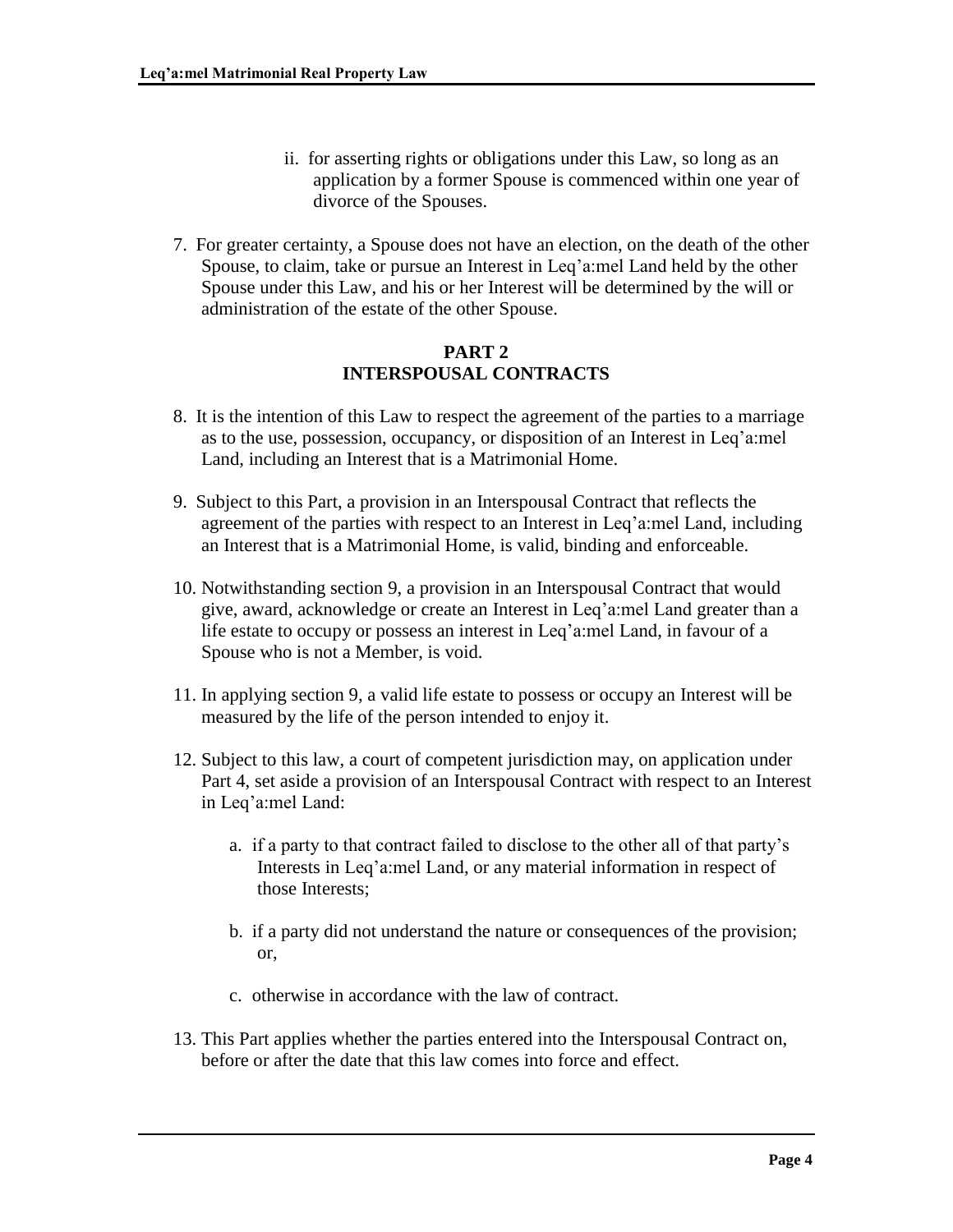# **PART 3 MEDIATION**

- 14. Either Spouse may commence mediation with respect to an Interest by providing the BC Mediator Roster Society and the other Spouse with a written request for mediation setting out the general subject area of the dispute.
- 15. The Spouses shall cooperate with the BC Mediator Roster Society and with one another, in selecting a mediator from the BC Mediator Society panel of neutrals, and in scheduling mediation proceedings.
- 16. If the Spouses have not agreed upon a mediator within fourteen (14) days of the initial request to the BC Mediator Roster Society, either Spouse may, in writing, request that the BC Mediator Roster Society appoint a mediator within fourteen (14) days of receipt of the request.
- 17. As soon as possible after their appointment, the mediator shall meet or communicate directly with the Spouses, either together or individually, to explain the mediation process and to provide an initial assessment of the parties' suitability for mediation.
- 18. Within fourteen (14) days of the completion of the process described in section 17, each Spouse shall provide to the mediator a brief written summary of the relevant facts and the issues to be resolved, and upon receipt of both summaries the mediator shall deliver copies of the summaries to the other Spouse as soon as reasonably possible.
- 19. The mediator shall provide both initial screening and on-going screening with the Spouses for suitability for mediation, and will not mediate if, in the opinion of the mediator, it is not possible to provide a safe mediation forum for both Spouses.
- 20. The mediator may
	- a. conduct a mediation in joint meetings or private caucus convened at locations the mediator designates after consulting with each Spouse; and
	- b. determine their own rules and procedures for the conduct of the mediation in accordance with the BC Mediation Roster Society standards.
- 21. A Spouse may attend mediation with or without legal counsel.
- 22. A Spouse who receives a notice of appointment with a mediator shall attend the mediation.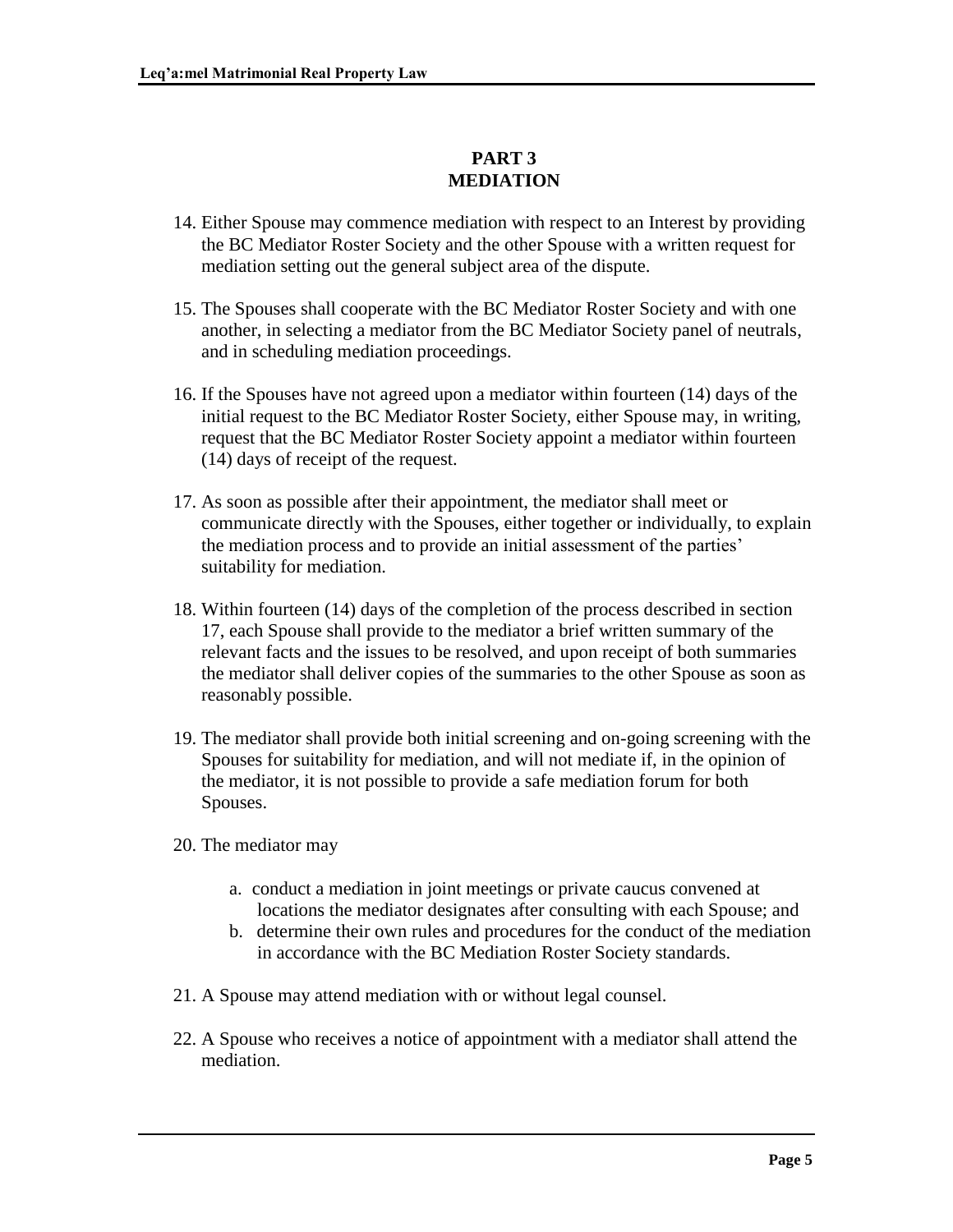- 23. The mediator shall proceed expeditiously with the mediation and use best efforts to assist the Spouses in resolving any issues with respect to interest in Leq'a:mel Lands and possession of the Matrimonial Home.
- 24. Subject to sections 25 and 26, all offers, promises, conduct and statements, whether written or oral, made in the course of mediation by either Spouse or their lawyer or agent and by the mediator are confidential, privileged and inadmissible for any purpose, including litigation between the Spouses, provided that evidence that is otherwise admissible or discoverable is not rendered inadmissible or nondiscoverable as a result of its use in mediation.
- 25. For greater certainty, section 24 does not preclude a mediator from complying with a statutory duty to report if the mediator obtains information that a child is in need of protection.
- 26. Where a mediation results in a negotiated agreement on all or some of the issues, the mediator shall advise the Spouses to seek independent legal advice. A separation agreement shall be drafted by the mediator or by legal counsel for either Spouse setting out the agreed terms with respect to those issues and setting out that each Spouse waives all rights to challenge the provisions as set out in the separation agreement. Once the agreement is signed each Spouse shall receive a copy of the separation agreement.
- 27. A mediator shall prepare a report if:
	- a. one of the Spouses refuses to attend the mediation;
	- b. the mediator decided that the mediation was not suitable for the Spouses; or,
	- c. if no issues were resolved by negotiated agreement;

which report shall set out:

- d. whether both Spouses were willing to proceed with the mediation;
- e. whether the mediator decided that the mediation should not proceed; and
- f. that the mediation did not result in a negotiated agreement.
- 28. If a mediation does not proceed because one of the Spouses refuses to attend, or if no issues are resolved by negotiated agreement, the mediator shall prepare a report confirming that the mediation did not proceed or did not result in a negotiated agreement. The report shall only address whether both Spouses were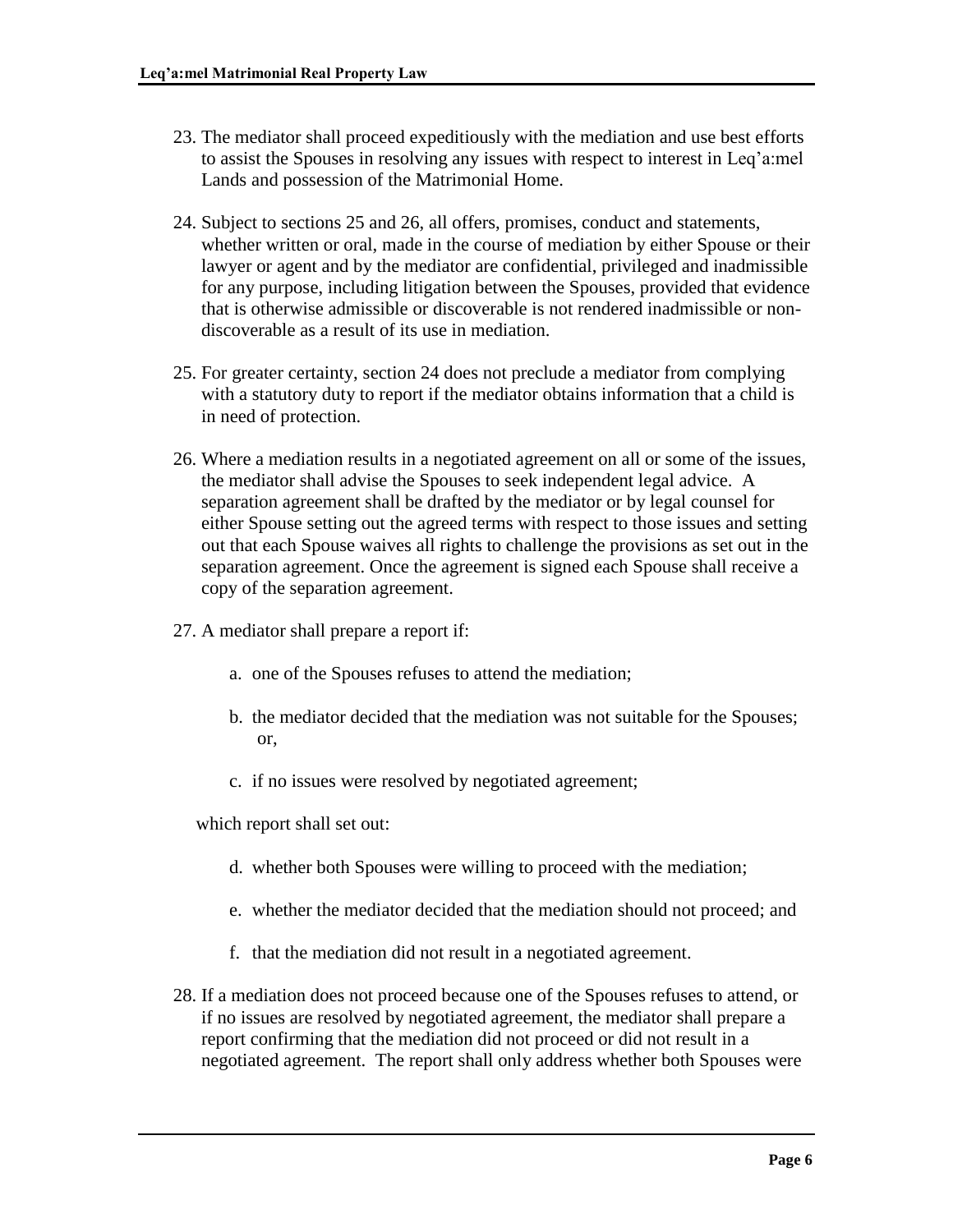willing to, and did participate in the mediation and confirm that the mediation did not result in a negotiated agreement.

- 29. The mediator's report described in section 28 shall be in writing and shall be sent to both Spouses and may be submitted to the court to assist the court in making a determination whether there has been a mediation.
- 30. Unless otherwise agreed, each Spouse shall be responsible for an equal share of the costs of mediation.
- 31. For greater certainty, nothing in this Part is intended to deprive or limit the right of a Spouse to seek any or further alternate dispute resolution, including any mediation services offered by Sto:lo Nation, on the breakdown of a marriage in relation to any matter other than an Interest in Leq'a:mel Land, or to restrict the Spouses from otherwise reaching agreement with respect to an Interest in Leq'a:mel Land, provided that such agreement results in a separation agreement that meets the requirements set out in this Law.

# **PART 4 ACCESS TO A COURT OF COMPETENT JURISDICTION**

# **GENERAL**

- 32. For the purposes of this Part, "court of competent jurisdiction" and "court" is intended to mean the Family Law Division of the British Columbia Supreme Court.
- 33. For greater certainty, no court other than a court of competent jurisdiction will exercise jurisdiction under this Law in respect of an Interest in Leq'a:mel Land.
- 34. In the event of the breakdown of a marriage, a Spouse may apply to a court to determine a dispute in relation to an Interest in Leq'a:mel Land provided that the Spouse has first complied with Part 3 or has been relieved of such compliance by a provision of this Part.
- 35. No court will take or exercise jurisdiction under this Part without first enquiring whether or not the Spouses have pursued and participated in mediation pursuant to Part 3 and, if there has been no mediation, the court may:
	- a. direct that there be mediation pursuant to the rules of the court or under Part 3; or
	- b. where a requirement for mediation may result in an injustice, proceed to deal with an application under this Part.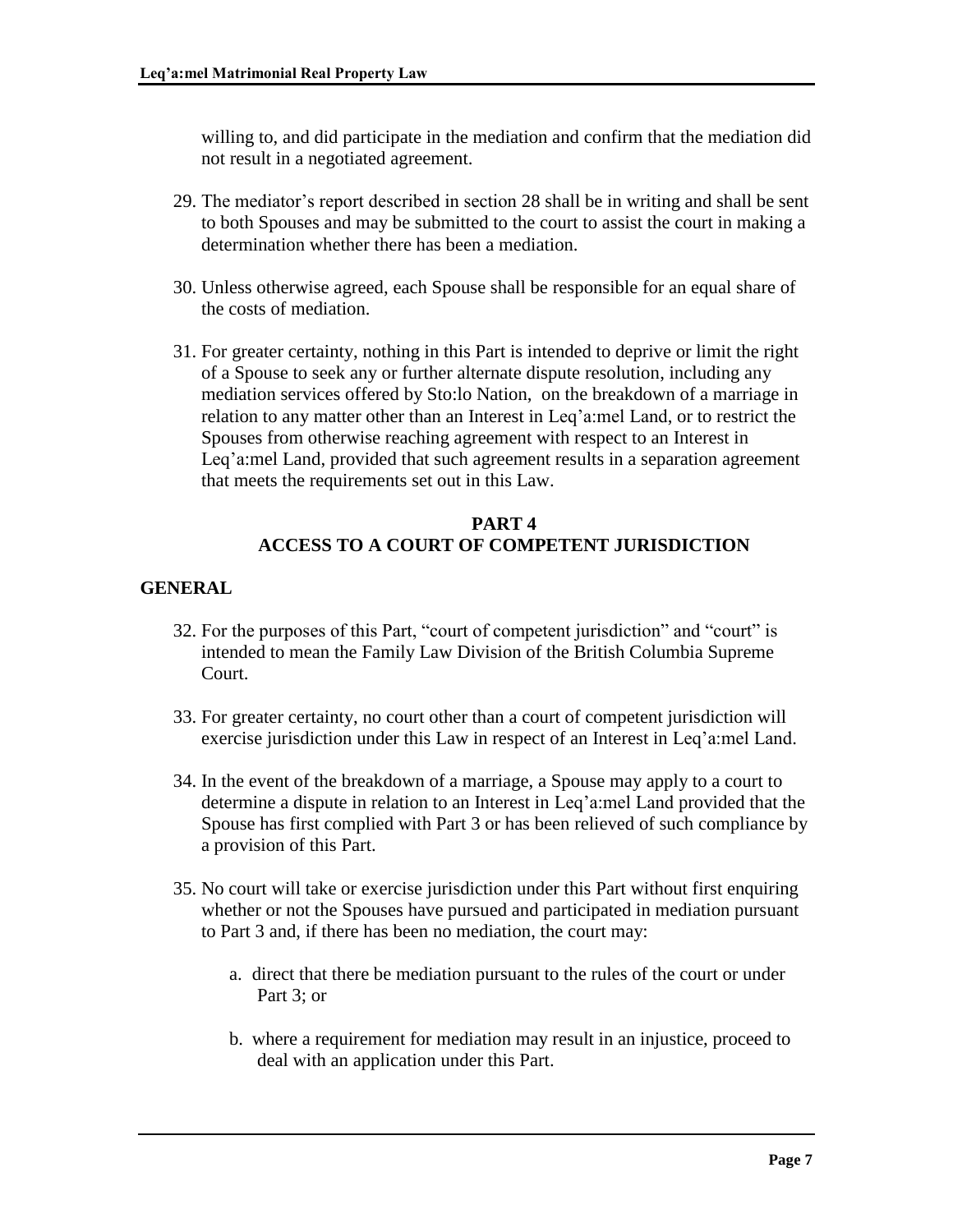- 36. Subject to this law, a court may deal with Interests in Leq'a:mel Land held by either Spouse, or both Spouses, in a manner consistent with the provisions of the British Columbia *Family Relations Act* relevant to the ownership, possession or occupancy of real property, the division of interests in real property, and net family property representing the value of interests in real property.
- 37. Notwithstanding section 36, the fact that an Interest in Leq'a:mel Land does not include future or contingent Interests in Leq'a:mel Land will not be taken to confer jurisdiction upon a court over those Interests under this Law.
- 38. Notwithstanding sections 63 and 65, a court may make an appropriate and equitable order on the ground of unconscionability where a Spouse has intentionally, recklessly or fraudulently depleted net family property that is an Interest in Leq'a:mel Land and that would otherwise be subject to the presumption set out in that section.
- 39. Subject to this law, a court may make any order in relation to an Interest in Leq'a:mel Land held by a Spouse, or by both Spouses, that the court could make in respect of real property situated in the province of British Columbia, but not on Leq'a:mel Land, including:
	- a. an order that an Interest in Leq'a:mel Land be transferred to a Spouse absolutely, where permitted under this Law;
	- b. an order that an Interest in Leq'a:mel Land be subject to a lease by one Spouse to the other Spouse for a term of forty-nine (49) years consistent with Leq'a:mel law, subject to such terms and conditions as the court deems just in all the circumstances; or,
	- c. an order that an Interest in Leq'a:mel Land be subject to a lease by one Spouse to a third party for a term of forty-nine (49) years consistent with Leq'a:mel law for the purposes of dividing the proceeds, subject to such terms and conditions as the court deems just in all the circumstances.
- 40. No order will be made under paragraph 39(a) in favour of a Spouse who is not a a Leq'a:mel Member.
- 41. Subject to this Law, a Spouse may apply to a court for determination of a question in relation to the right to possession of an Interest in Leq'a:mel Land, and the court may make an order declaring the right of possession to the Interest.
- 42. Where the Interest of a Spouse in Leq'a:mel Land is held through a corporation, the court may order:
	- a. that Spouse to transfer shares in the corporation to the other Spouse; or,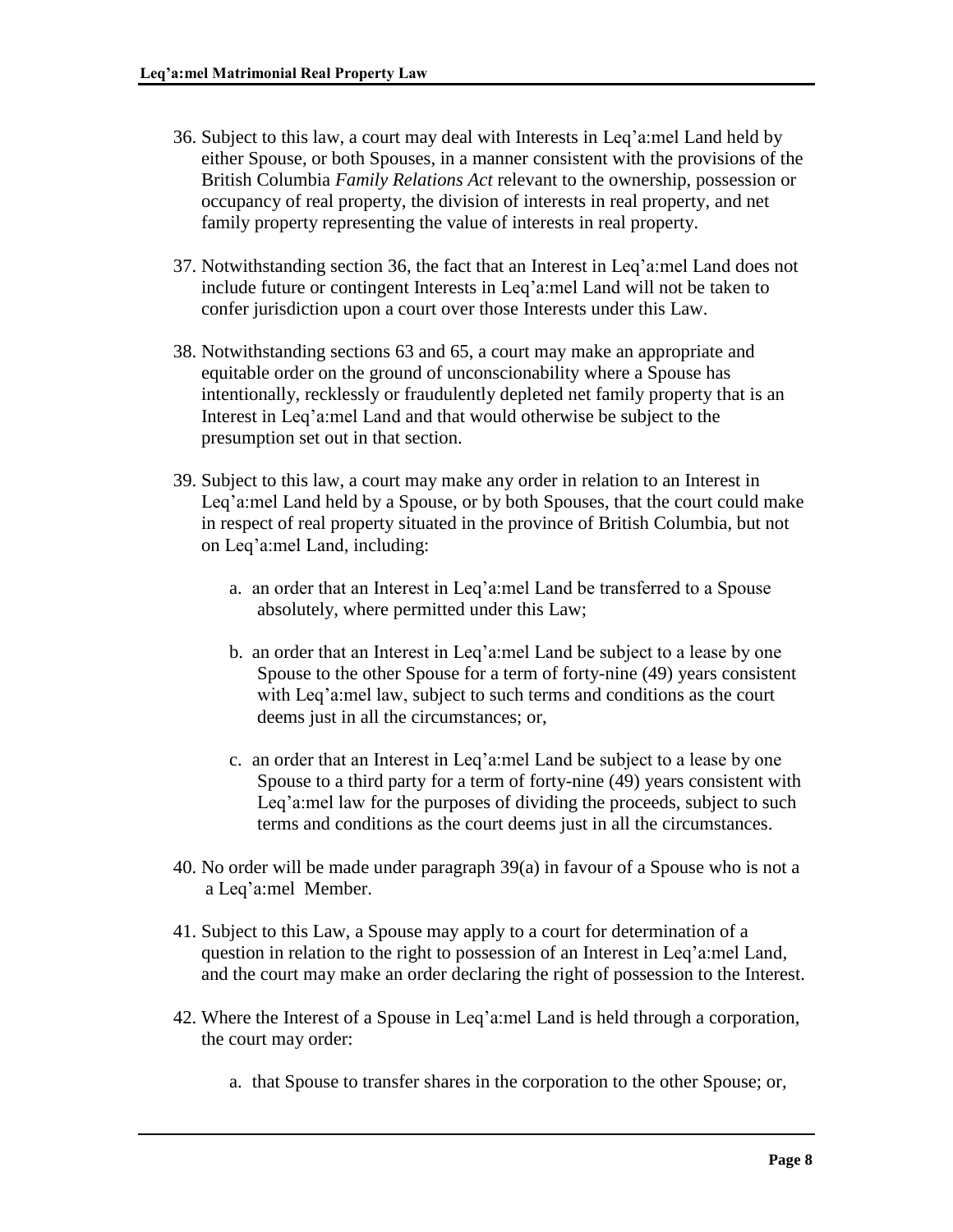- b. the corporation to issue shares in the corporation to the other Spouse.
- 43. An order will not be made under this Part which significantly impairs the operation of a business or farm on Leq'a:mel Land unless there is no reasonable alternative method of achieving an equitable result between the Spouses.
- 44. Where a proceeding has been commenced under this Part, and either Spouse dies before all issues relating to Interests in Leq'a:mel Land have been disposed of by a court, the surviving Spouse may continue the proceeding against the estate of the deceased Spouse.
- 45. Nothing in this Law relieves any party of the requirement to observe the rules and procedures of a court in relation to matrimonial causes.
- 46. Nothing in this Law limits the application of valid laws of British Columbia and Canada in respect of matrimonial causes, except to the extent that such laws deal expressly or implicitly with Interests in Leq'a:mel Land, and to that extent, this Law will apply.
- 47. It is the intention of this Law that all rights, entitlements and obligations of Spouses be dealt with equitably on the basis of all their respective circumstances, including rights, entitlements and obligations in respect of Interests in Leq'a:mel Land.

#### **PART 5 MATRIMONIAL HOME**

- 48. Whether or not an Interest is a Matrimonial Home is a question of fact.
- 49. Where an Interest in Leq'a:mel Land includes a Matrimonial Home that is normally used for a purpose additional to residential purposes, the Matrimonial Home includes only that part of the Interest that may reasonably be regarded as necessary for use and enjoyment as a residence.
- 50. Subject to the limitations inherent in the nature of Leq'a:mel Land, both Spouses have an equal right to possession of a Matrimonial Home.
- 51. Where only one Spouse holds an Interest in Leq'a:mel Land that is a Matrimonial Home, the other Spouse's right of possession is:
	- a. personal against the Spouse who holds the Interest; and
	- b. unless an Interspousal Contract or court order provides otherwise, ends when the Parties cease to be Spouses.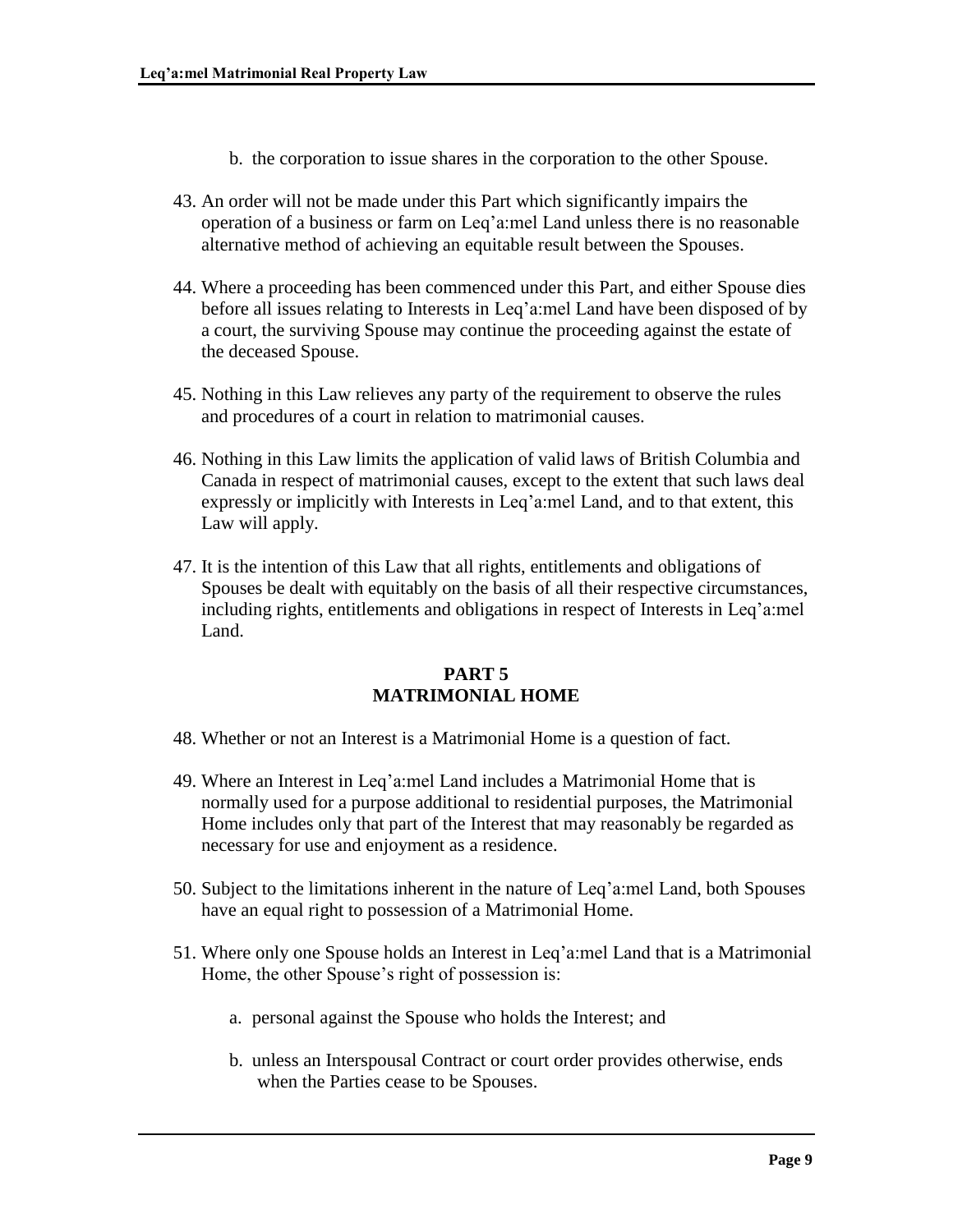- 52. No Spouse will dispose of or encumber a Matrimonial Home unless:
	- a. the other Spouse consents;
	- b. the other Spouse joins in the instrument of disposal or encumbrance;
	- c. the other Spouse has released all rights in respect of that Interest by Interspousal Contract;
	- d. a court order has authorized the transaction; or
	- e. a court has released the Interest in Leq'a:mel Land from the application of this section.
- 53. If a Spouse disposes of or encumbers a Matrimonial Home in contravention of section 52, the disposal or encumbrance may, on application to a court, be set aside.
- 54. Section 53 does not apply where the person holding the disposition or encumbrance at the time of the application to the court acquired the disposition or encumbrance for value, in good faith and without notice at the time of acquiring, or making an agreement to acquire, the disposition or encumbrance, that the property was a Matrimonial Home.
- 55. Where a person proceeds to realize upon an encumbrance or execution against a Matrimonial Home, the Spouse who has a right of possession under section 50 has the same right of redemption or relief against forfeiture as the other Spouse and is entitled to the same notice respecting the claim and its enforcement or realization.
- 56. A court may, on the application of a Spouse or a person claiming an Interest in Leq'a:mel Land that is a Matrimonial Home:
	- a. make a declaration whether or not the Interest is a Matrimonial Home;
	- b. where a court finds that the Spouse whose consent is required under section 52 cannot be found, is not available, is declared incompetent due to mental incapacity, is otherwise incapable of giving or withholding consent, or is unreasonably withholding consent, authorize a disposition or encumbrance of the Interest in Leq'a:mel Land, provided that such disposition or encumbrance is otherwise authorized under Leq'a:mel law, and the court may prescribe such conditions including the provision of or payment for other comparable accommodation, that the court considers appropriate; or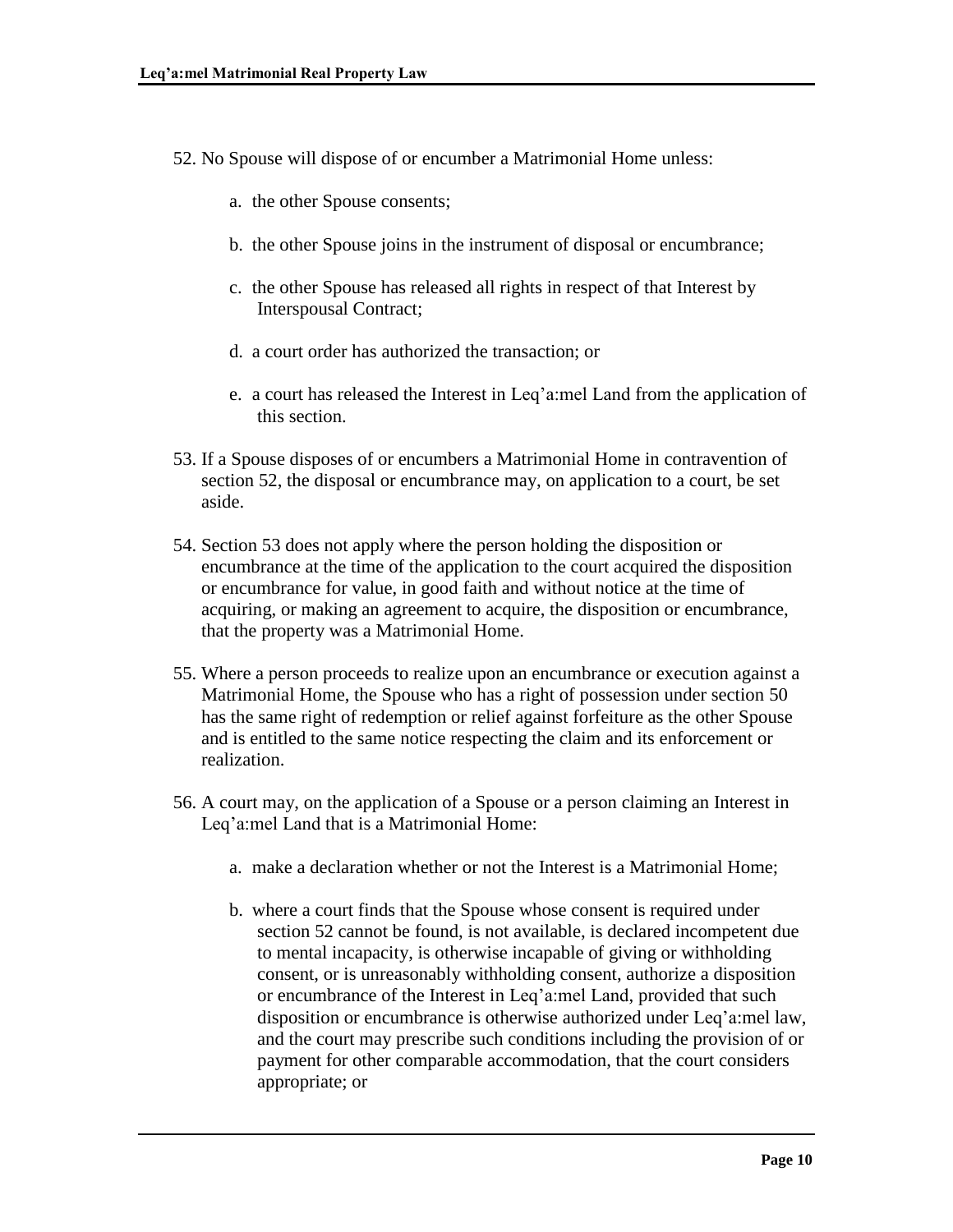- c. make an order under section 52(d) or (e), subject to such terms and conditions as the court determines to be equitable and just in all the circumstances.
- 57. Regardless of which Spouse holds an Interest in Leq'a:mel Land that is a Matrimonial Home, a court may on application:
	- a. order the delivering up, safekeeping and preservation of the Interest in Leq'a:mel Land that is a Matrimonial Home;
	- b. direct that one Spouse be given exclusive possession, consistent with this law, of the Interest or part of the Interest that is a Matrimonial Home for such period as the court may direct, and release any other Interest in the Matrimonial Home from the application of this Part;
	- c. authorize a lease for a term of forty-nine (49) years of a Spouse's Interest in Leq'a:mel Land that is a Matrimonial Home, subject to the other Spouse's right of exclusive possession as ordered;
	- d. where it is shown that a Spouse has disposed of or encumbered an Interest in Leq'a:mel Land that is a Matrimonial Home in a fraudulent manner calculated to defeat the rights of the other Spouse under this Law, or has falsely and knowingly represented in connection with a disposition or encumbrance that the Interest in Leq'a:mel Land is not a Matrimonial Home, direct the other Spouse to substitute any other Interest the other Spouse may hold in Leq'a:mel Land for the Matrimonial Home subject to such conditions as the court considers appropriate;
	- e. make any interim or temporary order to give effect to the purposes of this Law or to protect the rights of a Spouse; and,
	- f. make any ancillary order, including an order as to costs, that the court deems necessary to give effect to this Law.
- 58. A court, in considering whether to direct that one Spouse have exclusive possession of an Interest in Leq'a:mel Land that is a Matrimonial Home, will be guided by the principle that the custodial parent of a child should have exclusive possession of the family residence for a period sufficient to ensure that the child, or the youngest child if there is more than one child, reaches the age of majority and has the opportunity to complete their education, provided that observance of this principle is consistent with the best interests of the child.
- 59. Where both Spouses share joint custody of a child or children, the principle set out in section 58 will be adapted to favour the Spouse with whom the child or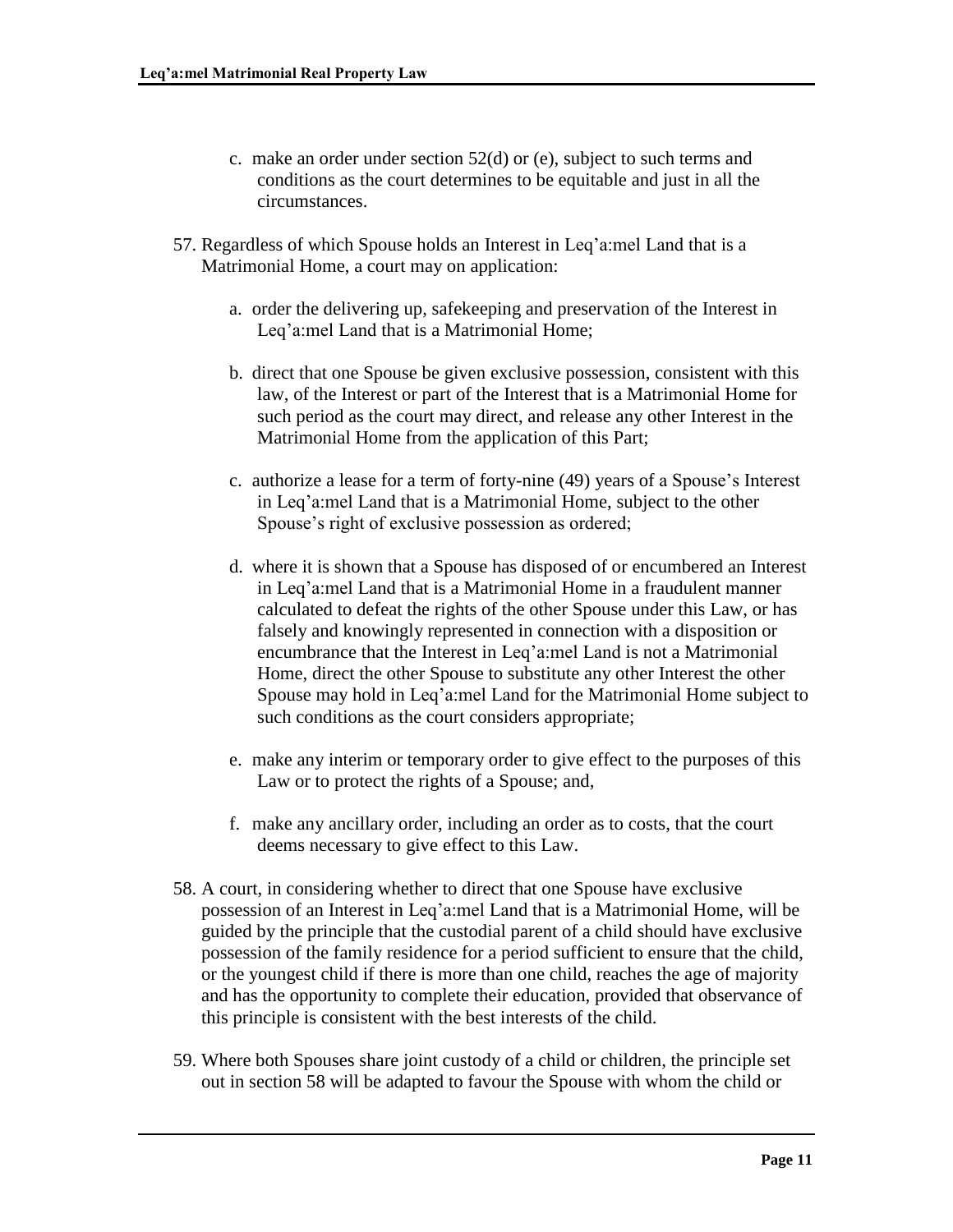children principally reside, but if the child or children reside substantially equal periods of time with both Spouses, then the principle will be neutral as between the Spouses.

60. In applying the principle set out in sections 58, a court may have regard to the fact that one or more of the children are not Members.

### **PART 6 REGISTRATION OF SPOUSAL INTEREST**

- 61. Any order granted under this law or a notice made under this section may be registered in the Leq'a:mel Lands Register.
- 62. A Spouse who is a party to an Interspousal Contract may sign and register in the Leq'a:mel Lands Register a notice in the prescribed form setting out:
	- a. the full name and last known address of each Spouse who is a party to the Interspousal Contract;
	- b. a description of the Matrimonial Home or Interest in Leq'a:mel Lands to which the Interspousal Contract relates; and,
	- c. The provisions of the Interspousal Contract that relates to the Matrimonial Home or Interest in the Leq'a:mel Lands described in the Notice.

# **PART 7 GENERAL PROVISIONS**

- 63. An Interest in Leq'a:mel Land received by way of gift or inheritance by only one Spouse from a third person who is a family member, or by only one Spouse together with one or more members of that family, will be deemed, subject to proof to the contrary, to have been transferred with the intention that the Interest should continue to be held within that family exempt from any claim of the other Spouse, but the Interest, the income from the Interest and the value of the Interest are to be excluded from the transferee Spouse's net family property.
- 64. Section 63 does not apply with respect to an Interest in Leq'a:mel Land that is a Matrimonial Home.
- 65. The possession of an Interest in a Leq'a:mel Land under this Law which is held by Certificate of Possession by a person who is not a Member is not assignable and will be deemed to terminate when that person ceases to use or occupy that interest personally.